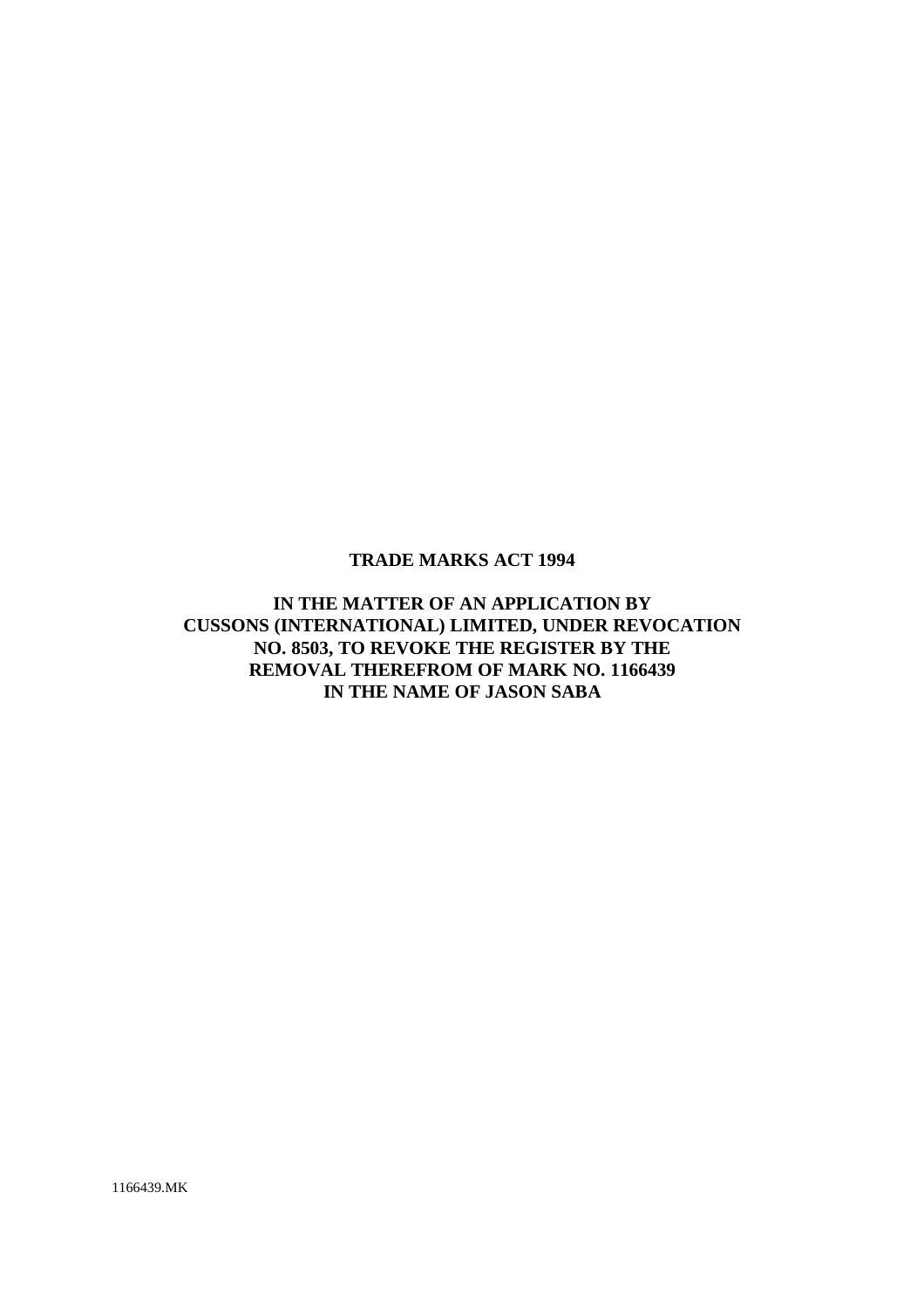### 5 **Trade Marks Act 1994**

# **IN THE MATTER of an application by CUSSONS (INTERNATIONAL) LIMITED, UNDER REVOCATION NO. 8503, TO REVOKE THE REGISTER BY THE** 10 **REMOVAL THEREFROM OF MARK NO. 1166439 IN THE NAME OF JASON SABA**

#### **DECISION**

15

The trade mark GRANIT is registered under No. 1166439 in Class 3 (Schedule 4 to the Trade Marks Rules 1994) in respect of "non-medicated toilet preparations; cosmetic preparations; soaps; preparations for the hair; but not including any such goods in cream form and not including preparations for cleaning the teeth; perfumes and essential oils". The registration 20 stands in the name of Jason Saba.

By an application filed on 25 May 1995, Cussons (International) Limited of Manchester applied under Sections 46 (1)(a) and (b) of the Trade Marks Act 1994 for revocation of registration No. 1166439, on the grounds that for a continuous and uninterrupted period of

- 25 five years ending three months prior to the date of application, the trade mark had not been used in the United Kingdom by the proprietor, or with his consent, in relation to any or all of the goods for which the trade mark is registered, and there are no proper reasons for non-use. The applicant further contends that non-use of the trade mark by the registered proprietor (or any other party, with his consent) has lead to the mark becoming deceptive in the United
- 30 Kingdom and this offends against the provisions of Section 46(1)(d) of the Act. The Applicant asks for an award of costs.

The registered proprietor denies that the mark has not been used during the relevant period and also asks for an award of costs.

35

Both the registered proprietor, as required under Rule 31(3), and subsequently under the provisions of Rule 13(3) along with the applicants for revocation, filed evidence in these proceedings. The matter came to be heard on 3 December 1997 when the applicants for revocation were represented by Mr J Lewis instructed by Trade Mark Owners Association and

40 the registered proprietor was represented by Mr R Onslow of Counsel, instructed by W P Thompson and Co.

## The Registered Proprietors' Evidence

45 The registered proprietor's evidence, filed with the Form TM8 and Counterstatement under the provisions of Rule 31(3), comprises a Statutory Declaration dated 8 September 1995 by Mr Jason Saba of Kensington, London, who states that he is a Trustee of Granite Cosmetics Ltd, appointed by the shareholders. Granite Cosmetics Ltd also trades as G(NS) Creations. Mr Saba begins by saying that both he and Granite Cosmetics Ltd have used the trade mark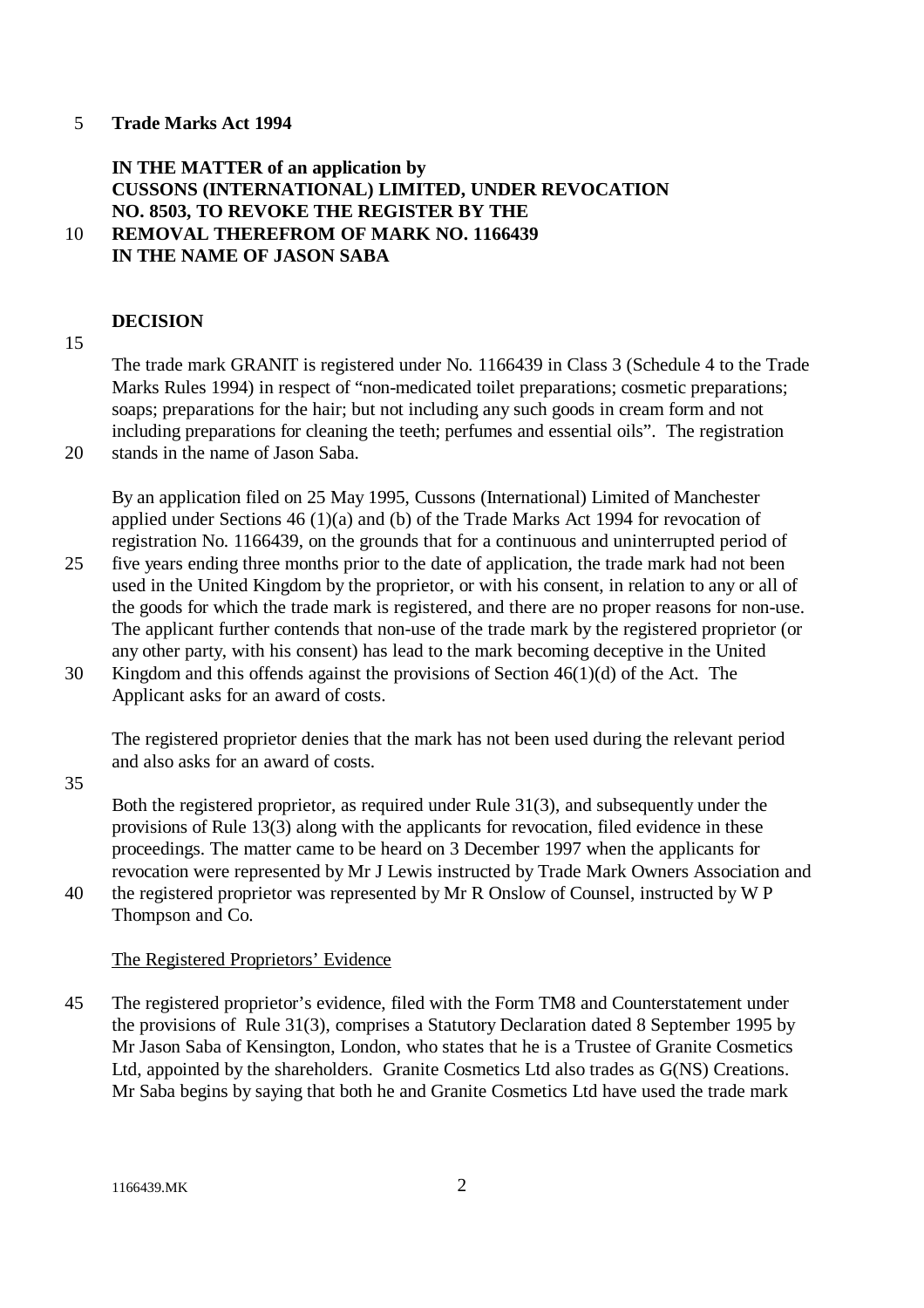- 5 the subject of registration No. 1166439 continuously and extensively since January 1993. The mark has been affixed and applied to packaging in the United Kingdom in respect of the following goods:
- "Non-medicated toilet preparations; cosmetic preparations; soaps; preparations for the 10 hair; but not including any such goods in cream form and not including preparations for cleaning the teeth; perfumes and essential oils."

Mr Saba states that the trade mark which has been used is the word GRANITE. In his view the word GRANITE sounds like, looks like and conveys the same impression as the word

- 15 GRANIT which is the registered trade mark. Mr Saba states that the use of the word GRANITE equates to use of the word GRANIT because the former does not differ substantially from the trade mark as registered (the word GRANIT). The use of the trade mark by Granite Cosmetics Ltd has been with his consent and under his control.
- 20 Mr Saba provides the following approximate annual monetary turnover figures in respect of United Kingdom sales:

|    | Year | Value      |
|----|------|------------|
| 25 | 1993 | £300,000   |
|    | 1994 | £400,000   |
|    | 1995 | £1,000,000 |

Examples of sales in the UK are to

RJ Evans & Associates - goods to the value of £200 in January 1993

British Soap Co Ltd - goods to the value of £540-59 in July 1994

35 These sales are confirmed by a letter from R J Evans & Associates dated 14 July 1994 to a "Mr Sabre" confirming the sale to them of samples and an invoice in respect of the sale to British Soap.

Also exhibited are documents relating to the possible supply by Aerosols International Ltd and 40 G W B Products of bottles, packaging etc. in relation to goods bearing the trade mark GRANITE. This correspondence was with an Evelyn Saba of G.G.N.S., a Ghasson Saba, as well with Granite Cosmetics Ltd.

Mr Saba goes on to exhibit a variety of samples of the goods to which the trade mark 45 GRANITE has been applied He states that the goods sold under the trade mark have been extensively advertised and widely made known in the United Kingdom by means of trade magazines, technical leaflets and other advertisements, all of which were published, or samples distributed prior to February 1995.

50

30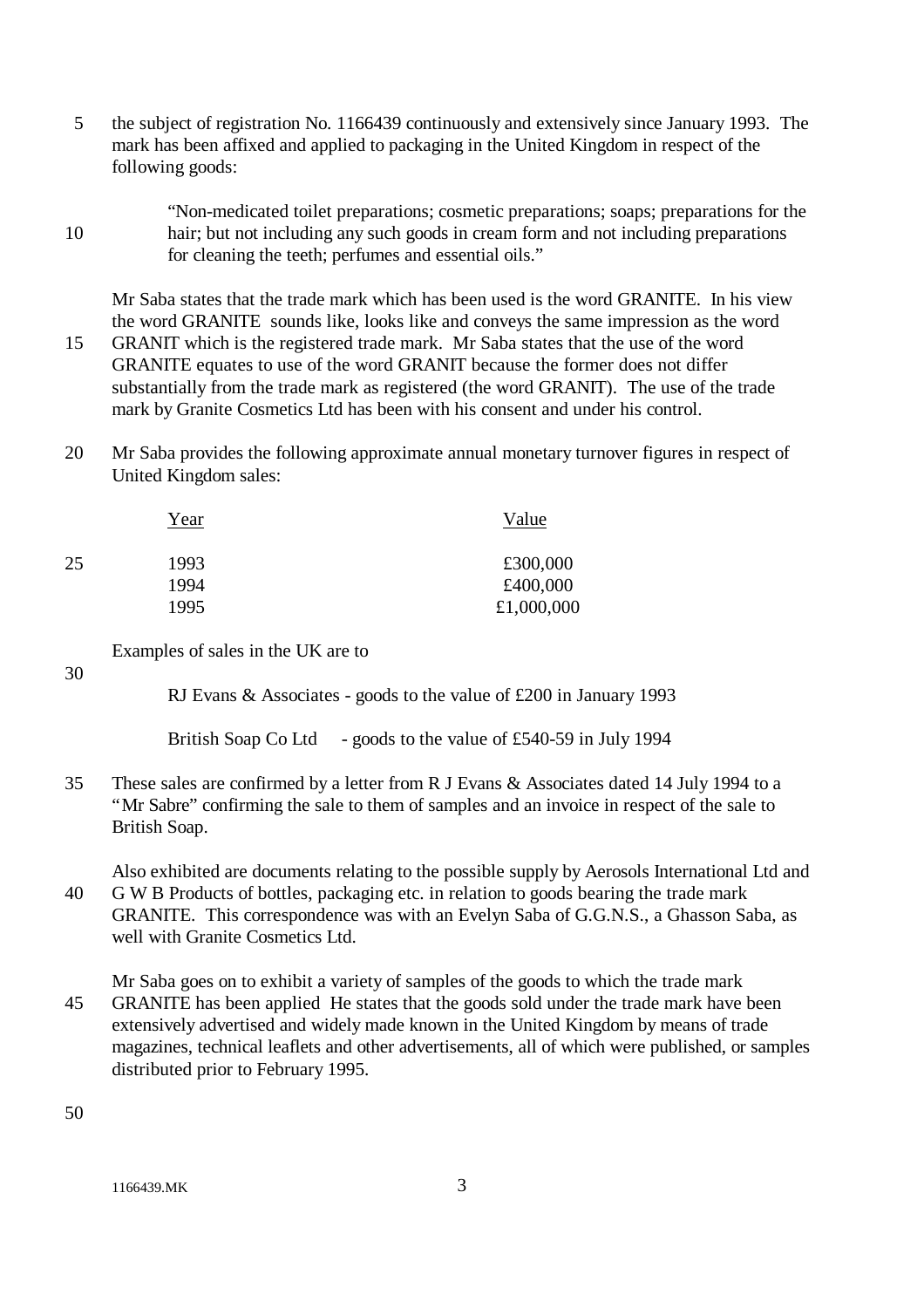5 Finally Mr Saba states that a range of goods including non-medicated toilet preparations, all bearing the trade mark, were displayed at an exhibition entitled CHEMEX held at Wembley in September 1994.

### Evidence of the Applicant for Revocation

10

This consists of Statutory Declarations by Alaric Paul McDermott and Nichola Amsel.

The Statutory Declaration dated 28 March 1996 by Alaric Paul McDermott, Company Secretary of Cussons (International) Ltd, states that he has worked for the company for six 15 years and that he has worked in the toiletries industries for fifteen years. Mr McDermott states that Cussons (International) Ltd is a subsidiary of Paterson Zochonis PLC and has a

- sister company Cussons (UK) Ltd of which he is also Company Secretary. Cussons (International) Ltd has responsibility for sales of products, including the GRAPHITE range of toiletry products, overseas, and Cussons (UK) Ltd is responsible for all marketing in the 20 United Kingdom.
	- Mr McDermott goes on to state that the mark GRAPHITE was first adopted by Cussons (UK) Ltd in the United Kingdom in April 1991 for a range of mens toiletries and he says that it has been in constant use ever since for toiletries on sale in the United Kingdom through
- 25 Cussons (UK) Ltd and through Cussons (International) Ltd, for export. He states that GRAPHITE is the subject of UK registration No. 1435436, originally registered in the name of Cussons (UK) Ltd but, following internal reorganisation, was assigned to Cussons (International) Ltd. Mr McDermott exhibits samples of invoices showing sales of GRAPHITE products in the United Kingdom. Finally, and in response to statements made in
- 30 the Statutory Declaration of Mr Jason Saba, Mr McDermott states that, to his knowledge, neither Cussons (International) Ltd nor Cussons (UK) Ltd charge customers or potential customers for the supply of samples, and that it is his belief that the practice of charging for samples in the toiletries industry is unknown.
- 35 Nichola Amsel in her Statutory Declaration, dated 10 June 1996, states that she is a partner in the firm Amsel & Co which carries on business in Albert Square, Manchester. She and her firm have been retained by Cussons (International) Ltd in connection with the matter of this application for revocation. Ms Amsel states that she has been shown a copy of the Statutory Declaration of Jason Saba (8 September 1995) and she makes observations on the facts stated
- 40 therein. She states that Cussons (International) Ltd asked her to carry out certain investigations into the trading activities of Mr Saba and Granite Cosmetics Ltd. In the course of such investigations she states that certain matters came to light.

Ms Amsel states that it appears that in 1992 a bankruptcy order was issued against Jason 45 Saba. Such information was discovered during a computer credit search against Mr Saba's former address. Subsequent enquiries made at the Department of Trade & Industry provided details confirming the issue of a Bankruptcy Order against Mr Saba made on 7 July 1992. Ms Amsel states that she is not clear whether or not the bankruptcy order has been discharged. Ms Amsel goes on to state that a notice of Mr Jason Saba's bankruptcy appeared in the

50 London Gazette of 22 July 1992, and a copy of the relevant page is exhibited. Also exhibited is a copy of the first abbreviated accounts of Granite Cosmetics Ltd for the period 31 March

1166439.MK 4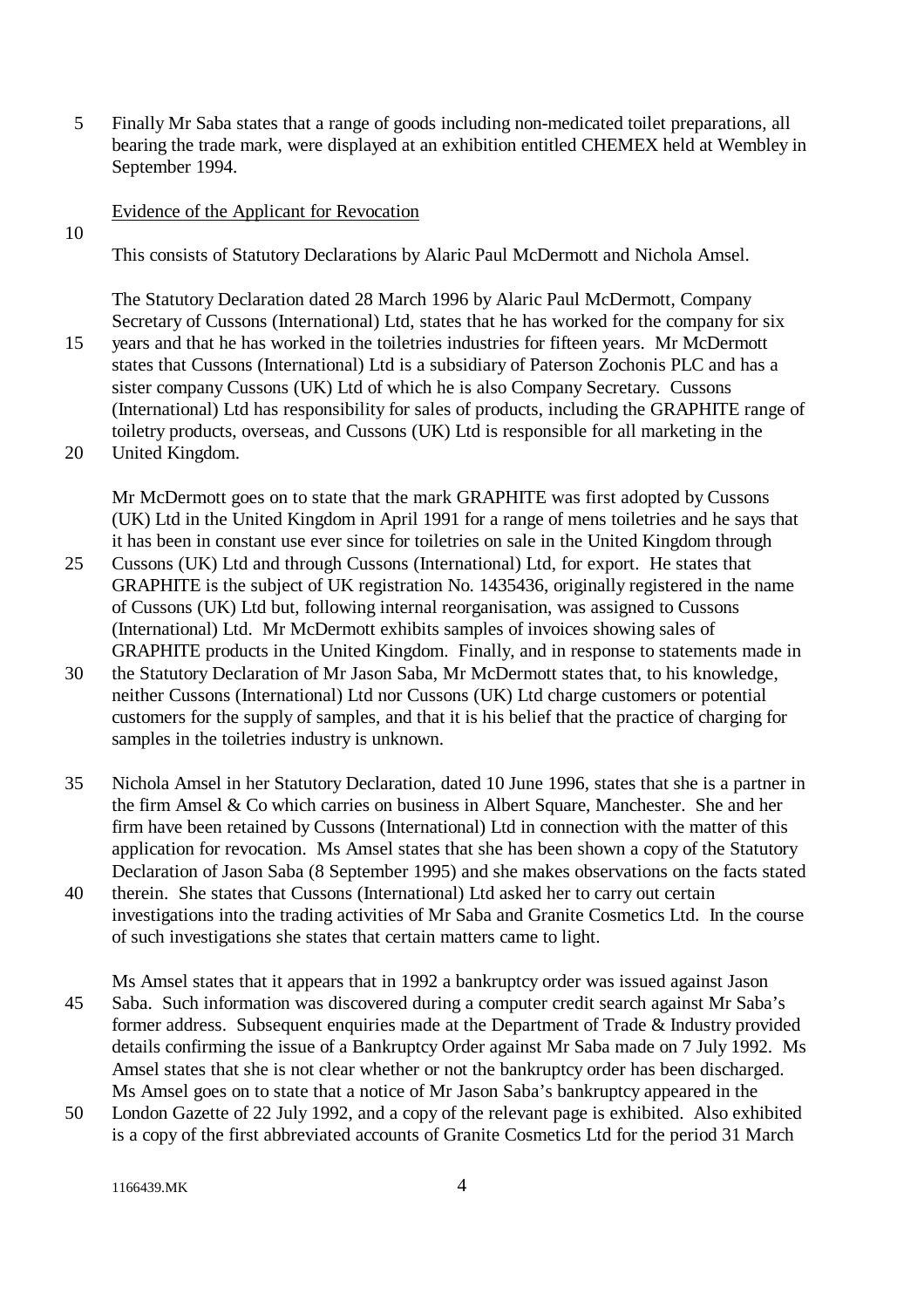5 1995 (filed in October 1995). She states that no other directorships are listed under the entry for Ghassan Saba, and also that the ultimate parent company of Granite Cosmetics Ltd is stated to be Xpekt S.A. of the Republic of Panama.

Ms Amsel further states that, in the course of researches undertaken on behalf of Cussons 10 (International) Ltd, she has not come across the following companies which are identified in the correspondence and documentation comprising exhibit "JS1" to the said Statutory Declaration of Jason Saba, namely the firm G. W. B. Products and the firm described as a "buyer" in certain correspondence, "Al Gosibi Cold Stores". It is noted however that the address stated for Al Gosibi Cold Stores is 19 Marloes Road, London, which coincides with

- 15 the address given for Ghassan Saba in certain correspondence dated 3 March 1993 and 27 January 1993 from Aerosols International Ltd. The address given for the Director Ghassan Saba of Granite Cosmetics Ltd in the said company records (exhibited) is also 19 Marloes Road, London. Reference to the firm G.G.N.S. was found when investigating other directorships for Jason Saba. This company is recorded as dissolved on 5 July 1993.
- 20

Finally, Ms Amsel states that during her research, she consulted a number of price lists and directories in respect of the toiletries industry and found no reference to GRANIT as a trade mark used in relation to toiletries or cosmetics.

## 25 The Registered Proprietor's Evidence (filed under Rule 13(5))

Mr Saba submitted a further Statutory Declaration dated 5 July 1996 and filed under Rule 13(5) to supplement the Statutory Declaration executed on 8 September 1995 and filed with the Counterstatement. He confirms that all details made in the earlier Statutory Declaration 30 are true.

Mr Saba states that he has been shown a copy of the Statutory Declaration of Nichola Amsel and also a copy of the Statutory Declaration of Alaric Paul McDermott. Regarding the allegations made concerning his bankruptcy, Mr Saba confirms that the Bankruptcy Order was

- 35 discharged on 12 July 1995 but that it is not relevant to these Revocation proceedings. Mr Saba further states that, despite the observations made by Ms Amsel that she has "not come across" G.W.B. Products nor Al Gosaibi Cold Stores, she makes no reference to the other companies mentioned in his Statutory Declaration of 8 September 1995 and he therefore assumes that she accepts and recognises the companies R J Evans & Associates, British Soap
- 40 Co. Ltd and Aerosols International Ltd. He states that the designation G.W.B Products is in fact the trading division of the General Welfare of the Blind and this is made quite clear on the letter dated 31 March 1993 which forms part of the exhibit "JS1" referred to in his Statutory Declaration of 8 September 1995. He states that address, telephone and facsimile details are given on that letter and that the notepaper clearly shows that the company is registered under
- 45 No. 116713 under the National Assistance Act 1948 and the Charities Act 1960. Mr Saba observes that Ms Amsel makes no mention of having investigated this address or the registration number.
- Mr Saba goes on to state that the buyer mentioned as Al Gosaibi Cold Stores is in fact a 50 company active in the Middle East and specifically Saudi Arabia and that it is part of a substantial group of companies with a variety of business interests, details of which appear in a

1166439.MK 5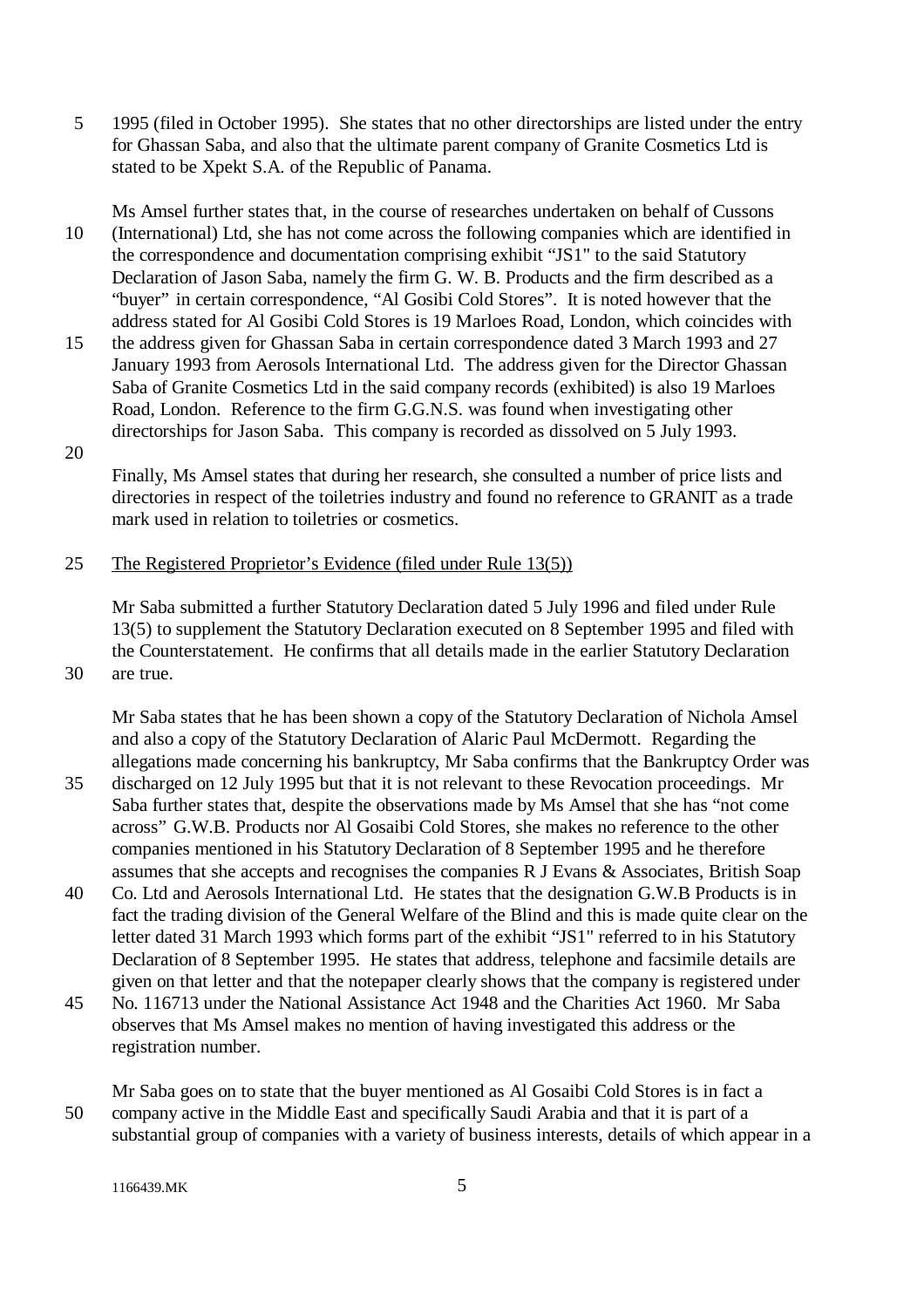- 5 Trade Mark Directory (exhibited) for Saudi Arabia. The reason that Al Gosaibi Cold Stores used an address at 19 Marloes Road, London (which he states is his own private address) is that he was acting as an agent for this company for a period of one year between February 1993 and February 1994.
- 10 Mr Saba states that the firm G.G.N.S. was a forerunner of the firm G (NS) Creations and was dissolved when he decided to concentrate his trading activities under the company Granite Cosmetics Ltd, trading as G (NS) Creations.
- Mr Saba states that Ms Amsel makes allegations that she found no reference to GRANIT as a 15 trade mark in various directories. Mr Saba goes on to confirm that the trade mark GRANITE has been extensively used since early 1993 and does not differ from the registered trade mark GRANIT in any way which alters the distinctive character of the trade mark as registered.
- Finally, Mr Saba states that he has discussed the marks GRANITE and GRANIT extensively 20 with his customers and he has found no dissention to the opinion that the marks do not differ in any distinctive matter. His customers say that when presented with the goods bearing the mark GRANIT they would always assume that these were the same goods marked with GRANITE.
- 25 On 16 January 1998, in advance of hearing the parties in respect of related opposition proceedings, I was asked to admit further evidence from the applicant for revocation in the form of a second Statutory Declaration from Mr McDermott, with exhibits. This evidence related to the activities of Granite Cosmetics Limited and the date of the resignations of certain directors and auditors associated with the company. It was submitted by Mr Lewis,
- 30 acting for the applicant for revocation, that these documents were not available for public inspection at Companies House in advance of the hearing held on 3 December 1997. Mr Lewis further submitted that the rules laid out by Mr Justice Laddie in the Hunt Wesson case RPC [1996] 233 should apply, all reasonable efforts having been made to bring the evidence before the Court at the first available opportunity.

35

Mr Onslow objected to the filing of further evidence at such a late stage in the proceedings. Though documents from Companies House (the subject of the exhibits) were uncontroversial he was concerned as to the conclusions that Mr Lewis would seek to draw from the evidence. Mr Onslow urged me to refuse to admit the evidence and let the Court admit the documents,

40 should the proceedings go to appeal.

I decided not to admit the evidence at such a late state in the proceedings, having regard to the factors set down by Laddie J. in the Hunt Wesson trade mark application. In that case, the judge was looking at whether or not an application should be registered and thus weighing up

45 granting a monopoly right in the light of other traders interests and the public interest . In this case it is the matter of a registered trade mark and the preservation of its rights and therefore different considerations apply. In all of the circumstances of this case I was not convinced that the evidence, in an event, had any significant value. Nevertheless, I considered that the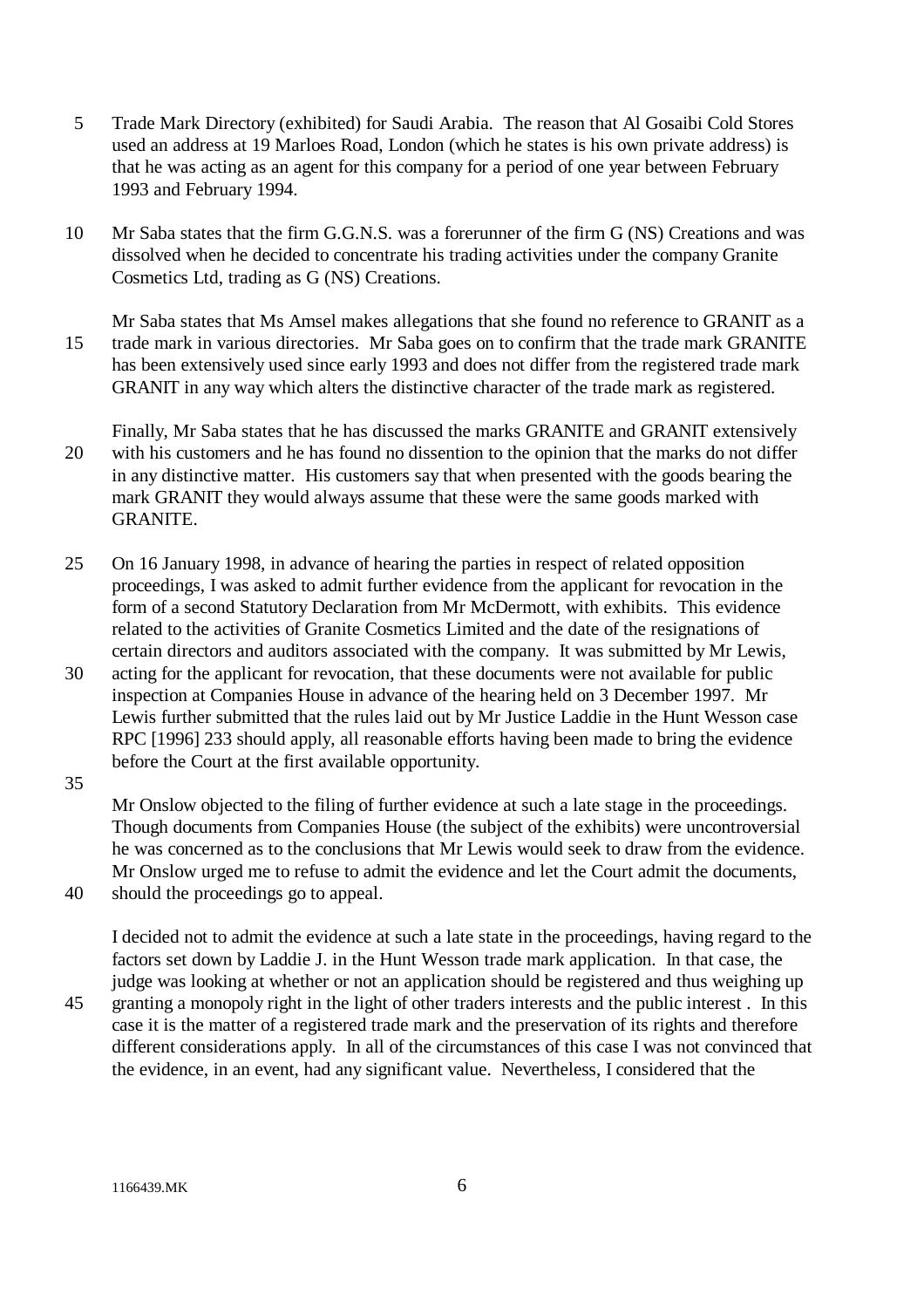- 5 registered proprietor in these proceedings could have been prejudiced by the admission of the evidence, unless the proceedings to determine the issue of the revocation were adjourned to provide the registered proprietor with the opportunity to respond, with the attendant increase in costs to both sides.
- 10 At the hearing on 3 December 1997, Mr Lewis acting for the applicant for revocation, crossexamined the registered proprietor, Mr Saba, on the facts stated in his Statutory Declarations, and in particular on the matter of consent to use the trade mark by the various companies involved with Mr Saba as well as the extent of that use. In addition, Mr Lewis questioned Mr Saba on publicly available documents signed by him in accordance with the Companies Act
- 15 and filed at Companies House, copies of which were passed to all parties on the day of the hearing. These documents were concerned with the dates of formation of companies, appointments and resignations of directors and other company personnel as well as company accounts.
- 20 Under cross-examination, it became apparent that Mr Saba was not fully familiar with the facts and figures surrounding the activities of the companies which it was claimed had used the trade mark. For example, it emerged that the sales claimed by Mr Saba for 1993 were possibly made by Al - Gosaibi Cold Stores Ltd, for whom Mr Saba acted as agent, in Saudi Arabia.

25

Throughout the cross-examination, Mr Saba's responses to questions based upon the facts set out in his Statutory Declarations lacked precision. Similarly on the matter of the differences between the information available from Companies House and that sworn by him in relation to his own and various companies, Mr Saba appeared at a loss to know where precisely the

30 information on either set of documents came from. His apparent lack of awareness about significant facets of his business relations casts doubt therefore on the accuracy of the written evidence.

That concludes my review of the evidence and papers filed and I therefore turn to the grounds 35 of revocation. These are found in Section 46 of the Act the relevant parts of which read as follows:

46(1) The registration of a trade mark may be revoked on any of the following grounds -

- 40 (a) that within the period of five years following the date of completion of the registration procedure it has not been put to genuine use in the United Kingdom, by the proprietor or with his consent, in relation to the goods or services for which it is registered, and there are no proper reasons for non-use;
- 45 (b) that such use has been suspended for an uninterrupted period of five years, and there are no proper reasons for non-use;
	- (c) .....................................................

50

1166439.MK 7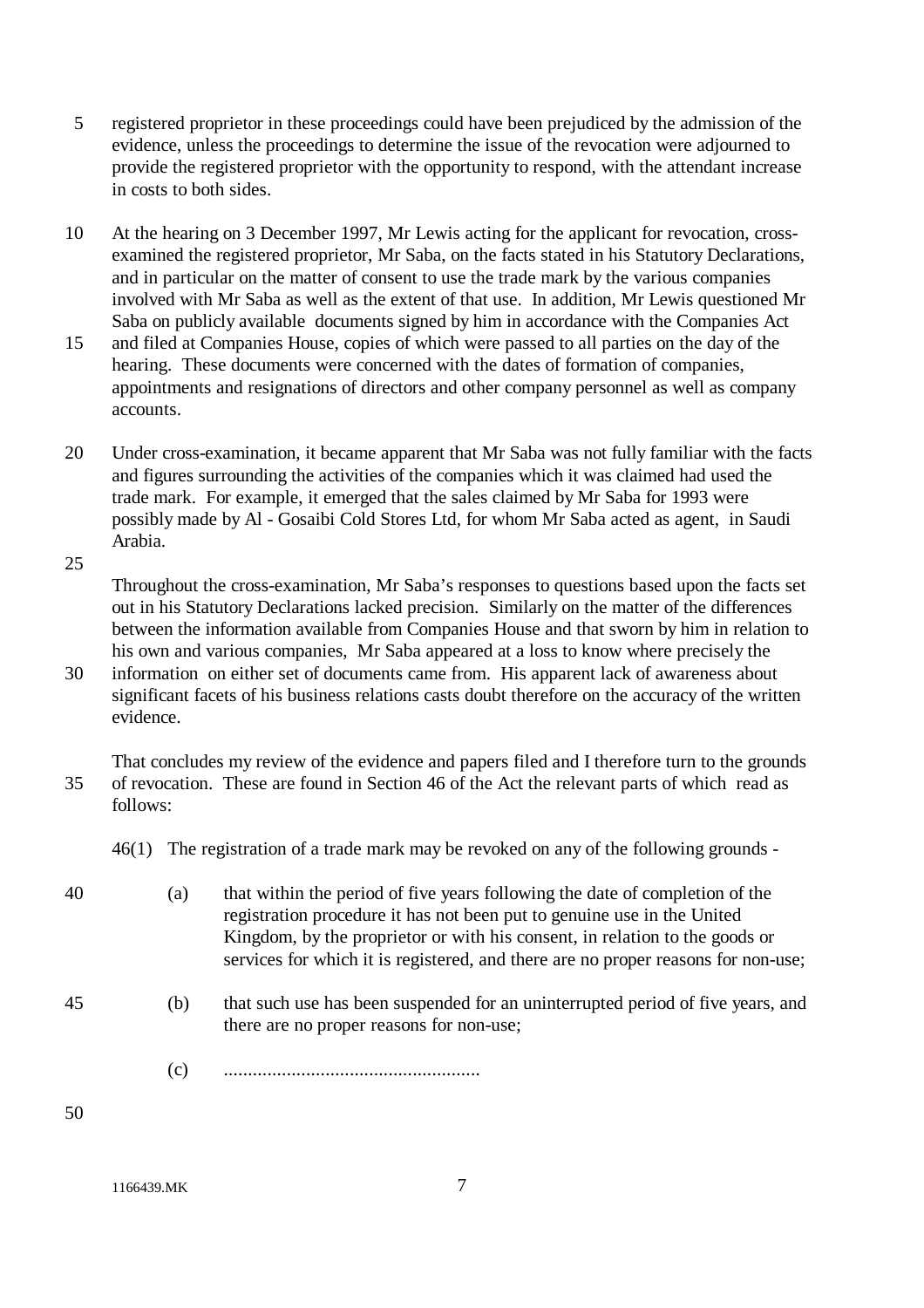- 5 (d) That in consequence of the use made of it by the proprietor or with his consent in relation to the goods or services for which it is registered, it is liable to mislead the public, particularly as to the nature, quality or geographical origin of those goods or services.
- 10 (2) For the purposes of subsection (1) use of a trade mark includes use in a form differing in elements which do not alter the distinctive character of the mark in the form in which it was registered, and use in the United Kingdom includes affixing the trade mark to goods or to the packaging of goods in the United Kingdom solely for export purposes.

The registered proprietor claims in his evidence that both he and Granite Cosmetics Limited have used the trade mark of registration No. 1166439 continuously and extensively since January 1993, on a wide range of goods in Class 3. He also claims that the trade mark has been used in a form not substantially different from the form as registered. It has been used in 20 the form GRANITE which sounds, looks and conveys, the same impression as the registered

trade mark GRANIT.

15

As already set down above the accuracy of the written evidence given by Mr Saba was brought into question as a result of the cross-examination. There is therefore, in my view, 25 significant doubt as to what, if any, use has been made of the trade mark in the relevant period.

As I am unable to rely upon the evidence of the registered proprietor to help me form a view on whether the trade mark has been used I must reach a view as best I can on the facts which came to light at the hearing and the other evidence available to me in these proceedings.

- 30 Whilst I do not give it a significant amount of weight, I note that Ms Amsel says that she has been unable to find any use of the registered trade mark GRANIT (she does not however state whether she looked for any use of the word GRANITE by either Mr Saba or Granite Cosmetics Ltd). There has however been no challenge to the fact that goods bearing the word GRANITE were exhibited at the CHEMEX exhibition at Wembley in 1994. But I am not
- 35 given any details of the purpose of this exhibition and to whom the exhibits were displayed. Further I note Mr McDermott's belief that charging for samples (which Mr Saba claims in his evidence to have done) is unknown in the toiletries industry thus that piece of evidence of use would appear to be of no value.
- 40 It is clear from earlier decided cases, such as the VAC-U-FLEX case 65 FSR 176; the NODEX case 62 RPC 1 and the ELECTROLUX case 1954 RPC 23, that a limited amount of use of a trade mark may be sufficient to demonstrate genuine use and thus successfully defend a registration. However, whilst there has been a great deal of evidence, written and oral in this case, I consider in all of the circumstances that there is no sound basis for me to
- 45 hold that there has been genuine commercial use of the registered trade mark GRANIT by the registered proprietor or with his consent by any other party.

I go on to consider whether use of the trade mark GRANITE in any event constitutes use of the trade mark GRANIT, for the purposes of Section 46(2).

50

1166439 MK 8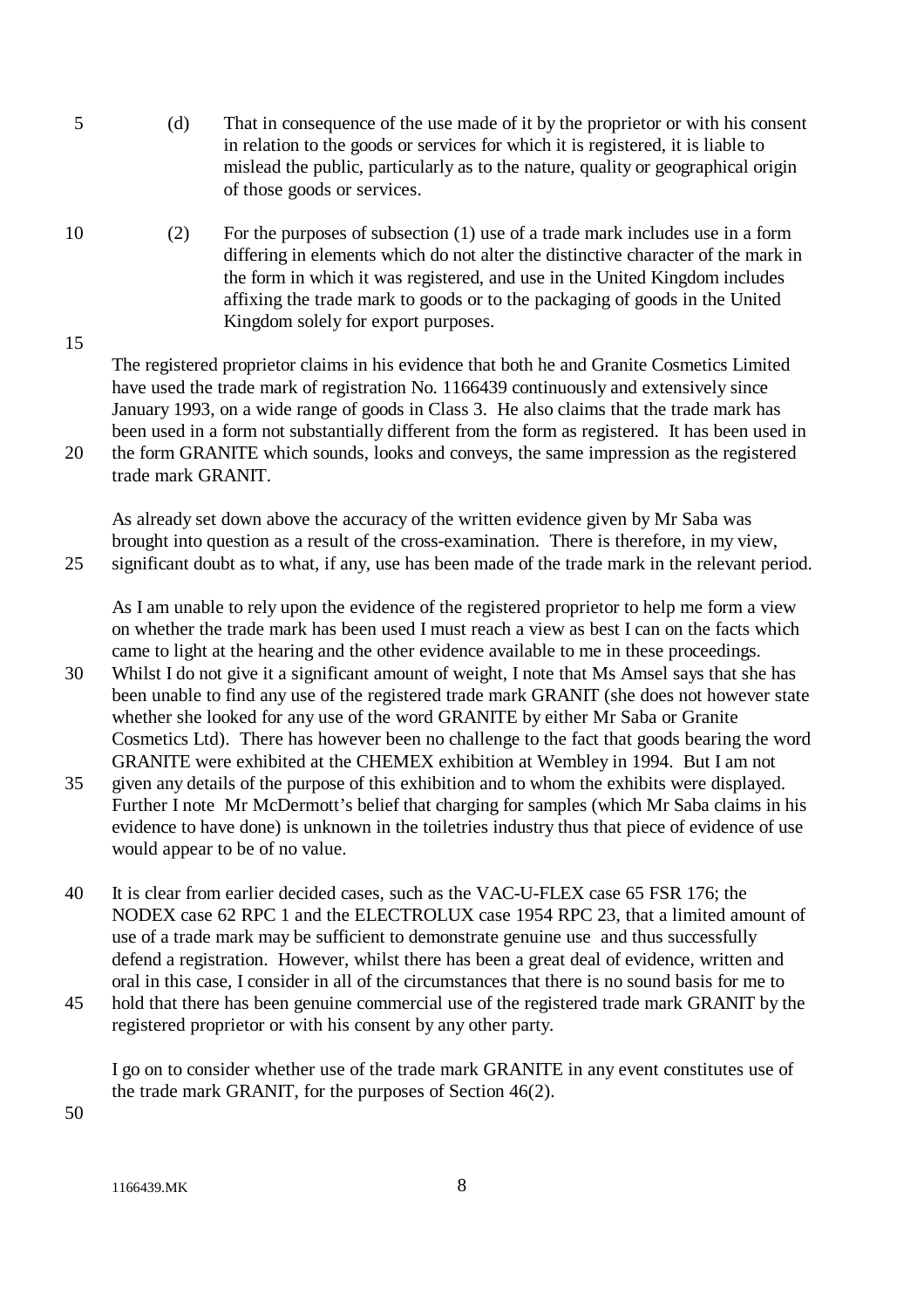5 The registered trade mark is GRANIT and the use claimed by the registered proprietor is of the word GRANITE. He claims that the two marks do not differ in their distinctive character and therefore the registered trade mark has been used, within the meaning of Section 46(2).

With this point in mind, I turn to consider the guidance set down by Lloyd J. in the ELLE case 10 FSR [1997] 529, where he stated that if an element is present in one mark but not in the other, then something had been done to alter the distinctive character of the mark. In that case it was the deletion of a device element from a registered trade mark that was considered.

I also consider the decision of G W Tookey QC, in the OTRAVIN trade mark 1967 RPC 613 15 where, on an appeal to the Board of Trade from a decision of the Registrar he held that the alteration of the trade mark OTRAVIN to OTRAVINE, because of the addition of the letter 'E' might effectively change the pronunciation and look of the trade mark and that the applicants [for the amendment] had not therefore established that the proposed alteration would not substantially effect the identity of the trade mark.

20

Here we have a situation where the registered trade mark is an invented word, GRANIT, whereas the trade mark claimed to have been used is the word GRANITE, an ordinary dictionary word of the English language, meaning a hard crystalline rock. Thus there is an immediate impact on the eye. The addition of the letter "E" in the trade mark claimed to have 25 been used not only serves to make the two marks visually different but it changes the meaning

of the mark, or gives a meaning to it which it did not previously have.

Thus I do not share the registered proprietor's view that the public would recognise the word GRANITE as synonymous with the word GRANIT and I conclude that the respective trade 30 marks differ in elements which effect their distinctive character and therefore use of GRANITE does not equate to use of the word GRANIT for the purpose of Section 46(2).

I go on to consider the request by the registered proprietor to exercise the discretion afforded to me under Section 46 against the guidance set down by the Registrar's Hearing Officer, Mr 35 M J Tuck, in the INVERMONT case [1997] RPC 125. In that case Mr Tuck said:

"Firstly, I note that Section 46 says: "The registration of a trade mark *may* be revoked...." etc. (my emphasis). Section 46 is the equivalent of Section 26 of the Trade Marks Act 1938, which also uses the word "may" in sub paragraph (1) where it 40 says ".............. a registered mark *may* be taken off the register.......".

Use of the word "may" in that Section has been held to confer a discretion on the tribunal considering applications under Section 26 of the 1938 Act, as shown by the following extract from Kerly's Law of Trade Marks, 12th Edition paragraph 11.40, 45 which says:

- *"Discretion*
- It is to be observed that the whole section is governed by the words in Section 26 (1) 50 "may be taken off". The word "may" involves a discretion not to remove. It is clear, however, when Section 26(1) is read with its proviso, that only in exceptional

1166439 MK 9